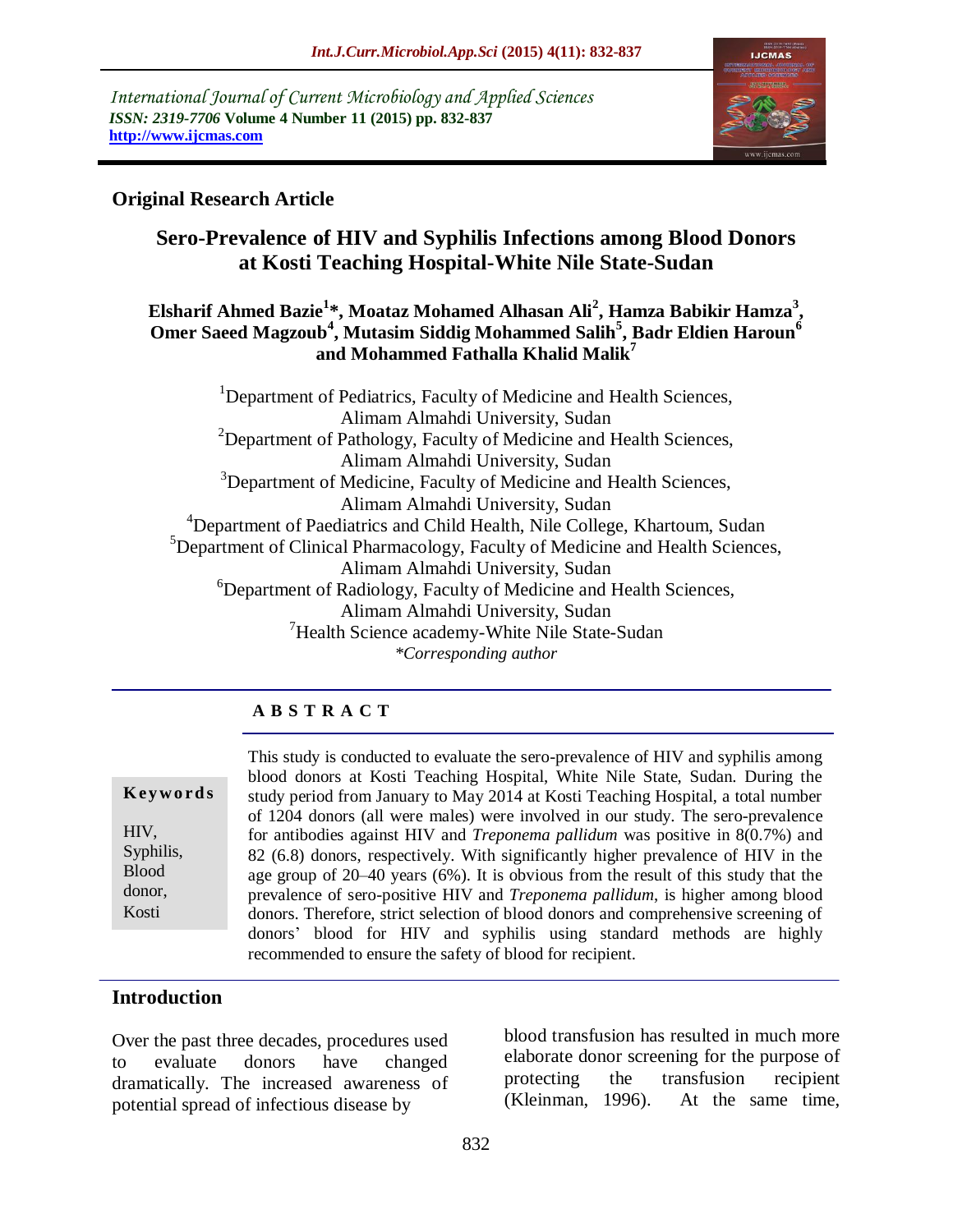experience from autologous donation programs has lessened the concern about adverse donor reactions (Goldfinger *et al.,* 1993). Transfusion-transmissible infectious diseases carry long term consequences for the recipients, families and the communities since the infected person represents a pool for the infection and can transmit the disease during it's a symptomatic period (WHO, 2002). Moreover these infections burden the individuals and the community through the increase in the requirement in medical care for the infected persons and loss of man power resources (Kitchen and Barbara, 2001). In Sudan the demand for blood transfusion services is high due to the endemicity of infections like malaria, nutritional problem and obstetrical emergencies associated with blood loss (Adam *et al.,* 2004).

Syphilis is a systemic disease caused by *Treponema pallidum* (T.P) which can be spread by sexual contact, blood transfusion and via vertical transmission (Murray *et al.,* 2002). In sub-Saharan Africa, syphilis remains a serious public health problem.

Syphilis has also acquired a new potential for morbidity and mortality through association with increased risk for HIV infection (Olokoba *et al.,* 2008).

### **Materials and Methods**

This was a retrospective analysis of consecutive blood donors' records covering the period between January 2014 and April 2014 at Kosti Teaching Hospital which is a tertiary care hospital. Kosti city is located in the White Nile State, central Sudan, 300 km from the capital city, Khartoum; with a population of 459.991 people. Blood donors were either volunteer or relatives or friends of recipients. The first step in the blood bank for the potential donors is taking past medical history and to do physical

examination by a trained doctor.

Individuals are required to answer panel of questions on socio-demographic data (age, education, residence, etc.), previous illness, and chronic disease, history of blood transfusion and history of jaundice. Those who are apparently healthy, their age range between 18 and 65 year and their weights above 45 kg are qualified for donation. Five ml of blood were drawn from each subject, sera were separated, and tested for HIV, syphilis and hepatitis B surface antigen (HbsAg) and IgG antibodies for hepatitis C virus, using rapid Dip-strip (manufactured in the UK by fortress diagnostic LTD). The data were analyzed by SPSS. P value  $< 0.05$ was considered statistically significant. Ethical approval for this study was provided by the director of hospital.

#### **Results and Discussion**

At the conclusion of the study, a total of one thousand two hundred and four voluntary blood donors were found to have been screened for syphilis and HIV. All of them were male.

The age of the donors ranged from 20 to 55 years old. Majority of the donors were in the age group 20–40years i.e. third decade of life.

Eighty two donors (6.8%) were positive for syphilis. Seventy eight donors (6.47%) are in the age groups 20–40 years and four donors  $(0.33\%)$  are in the age group  $41-55$ years old (Table 1 and 4).

Eight donors (0.7%) were HIV positive from the total donors, 7 donors of them were in the age group 20–40years old and one donor was in the age group of 41–55years old (Tables 2 and 3). No donor found to be positive for both HIV and syphilis (Table 5).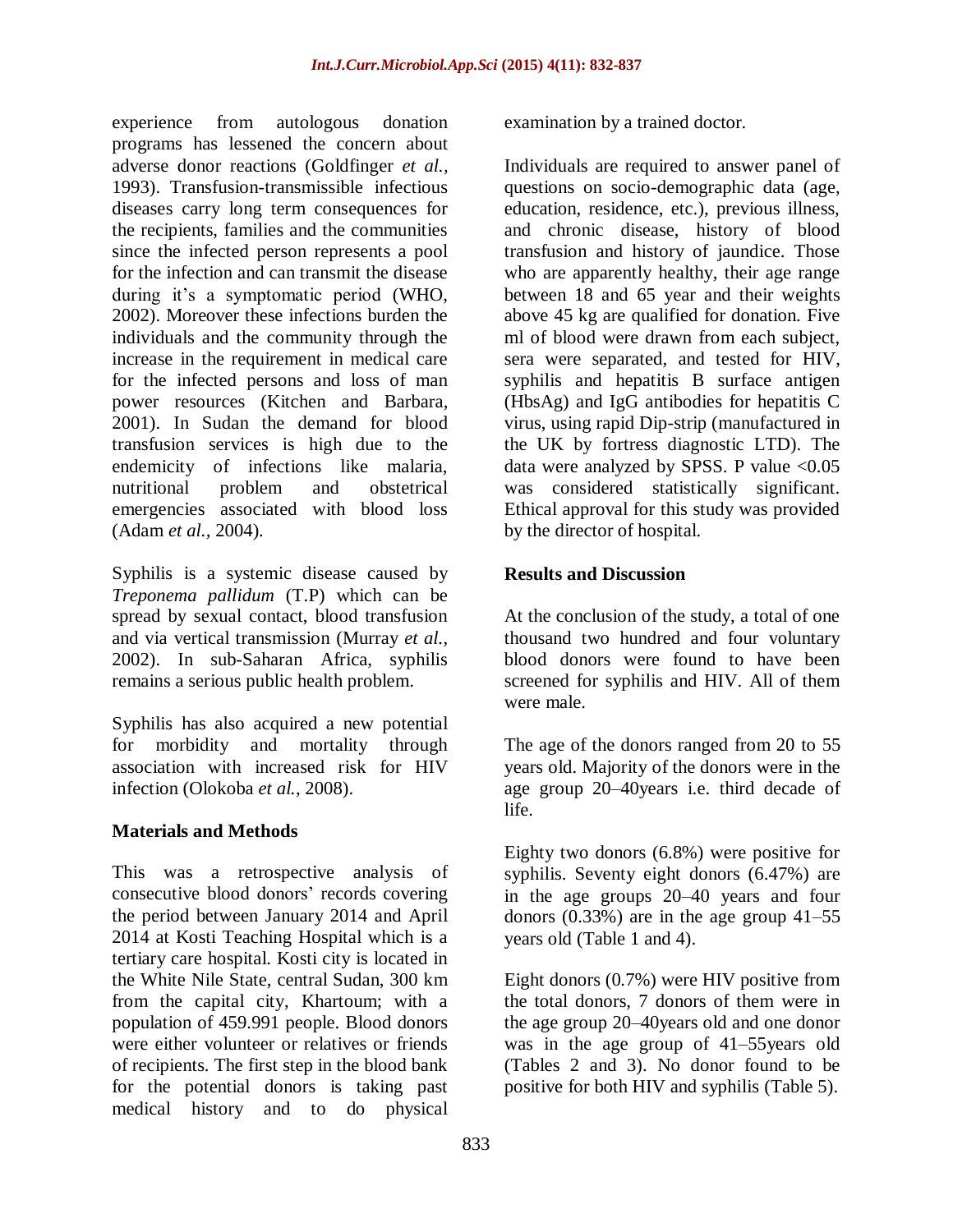#### *Int.J.Curr.Microbiol.App.Sci* **(2015) 4(11): 832-837**

# **Table.1** Syphilis frequency

|            | frequency | Percentage |
|------------|-----------|------------|
| $T.P + ve$ | 82        | 6.8%       |
| $T.P -ve$  | 1122      | 93.2%      |
| Total      | 1204      | 100%       |

### **Table.2** HIV frequency

|                | frequency | Percentage |
|----------------|-----------|------------|
| $HIV +ve$      |           | $0.7\%$    |
| <b>HIV</b> -ve | 1196      | 99.3%      |
| Total          | 1204      | 100%       |

# **Table.3** HIV & Age correlation

|                                           | $HIV+ve$   | <b>HIV-ve</b> | <b>Total</b> |
|-------------------------------------------|------------|---------------|--------------|
| Age 20–40 years old                       | $7(0.6\%)$ | 1121(99.4%)   | 1128(100%)   |
| Age 41–55 years old<br>(% within the age) | $1(0.1\%)$ | 75(99.9)%     | 76(100%)     |
| Total<br>(% within the age)               | $8(0.7\%)$ | 1196(99.3%)   | 1204(100%)   |

# **Table.3** T.P & Age correlation

|                     | $T.P + ve$  | $T.P -ve$    | <b>Total</b>  |
|---------------------|-------------|--------------|---------------|
| Age 20–40 years old | 78(6.47%)   | 1050(93.53%) | $1128(100\%)$ |
| Age 41–55 years old | $4(3.3\%)$  | 72(94.7)%    | 76(100%)      |
| Total               | $82(6.8\%)$ | 1122(93.2%)  | 1204(100%)    |

### **Table.4** HIV & T.P correlation

|          | $T.P + ve$ | $T.P -ve$   | <b>Total</b> |
|----------|------------|-------------|--------------|
| $HIV+ve$ | $0(0.0\%)$ | $8(0.7\%)$  |              |
| HIV-ve   | 82(6.9%)   | 1114(93.1)% | 1196         |
| Total    | 82(6.9%)   | 1122(93.8%) | 1204(100%)   |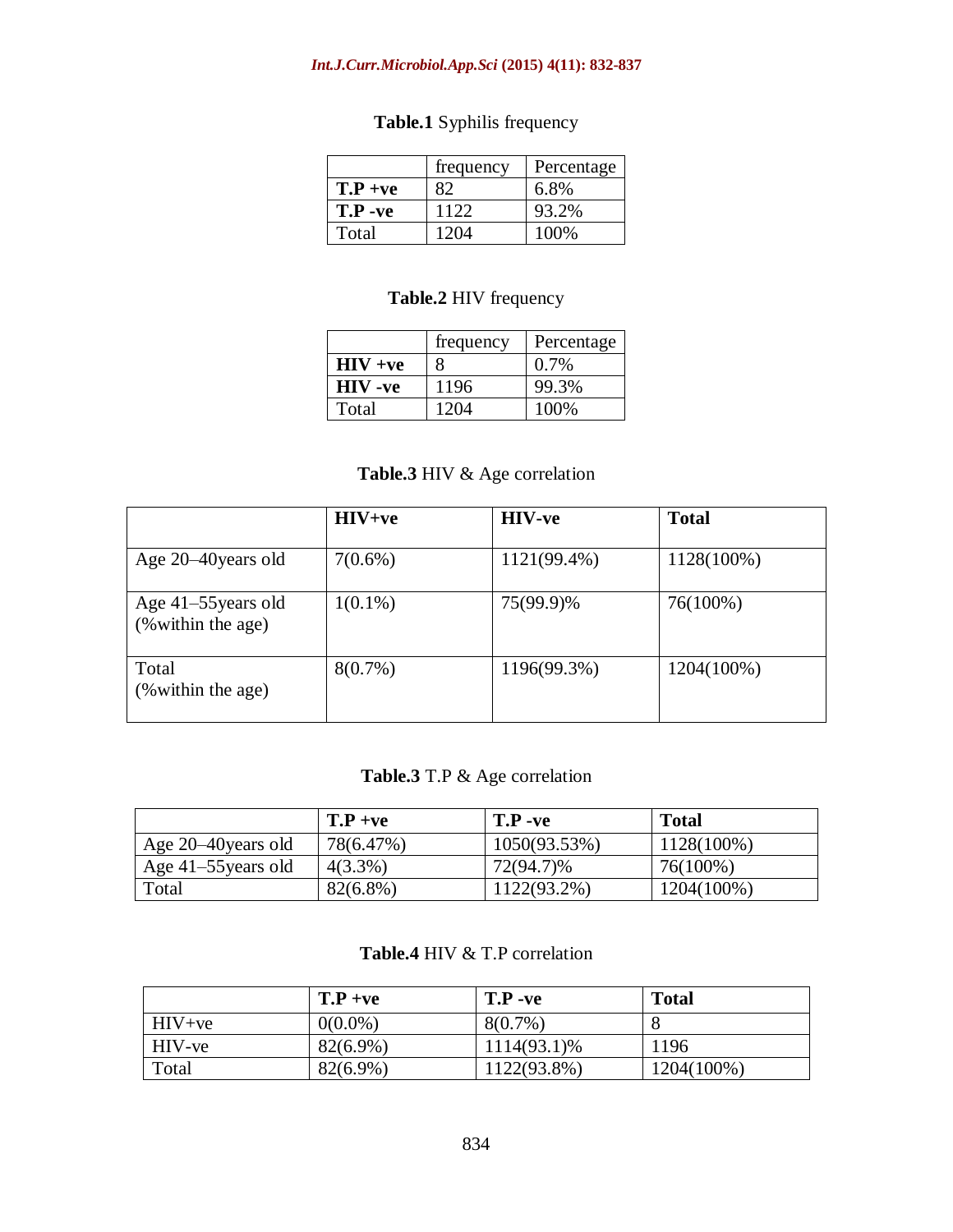The present study was aimed at determining the seroprevalence of syphilis and HIV among voluntary blood donors. The literature also notes that syphilis can occur in blood donors (Chikwem *et al.,* 1997).

However there is scanty information on the occurrence of syphilis among blood donors in Sudan with which to compare but there is some information about HIV prevalence among blood donors.

From this study, the age range of blood donors was 20 to 55 years. This is similar to that in the study of Khan *et al.* (2002) in Peshawar, Pakistan who found that their blood donors were in the age range of 18 to 60 years. It is also near to the findings of Muktar *et al.* (2005) in Zaria, Northwestern, Nigeria in which their donors' age ranged from 19 to 42 years. However the donors in Jos, Northcentral, Nigeria were in the age range 21 to 50 years according to Egah *et al.* (2004), in Ethiopia study done by Belay Tessema *et al.* (2010) the median age of the study subjects was 25 years (range 17–65 years). In western Sudan in Kassala study done by Tajeldin M. Abdallah and Abdel Aziem A. Ali (2010) showed similar age group between 19 and 58 years old.

In our study we found those with positive test for syphilis were 6.8% which is near to the 7.5% found by Adjei et al (2003) in Ghanaian donors; and is lower than the 12.7% found by Matee *et al.* (1999) among Tanzanian donors; and the 15.0% found by Elfaki *et al.* (2008) among Sudanese donors. In our study the prevalence is higher than the 1.2% found by Abdalla *et al.* (2005) in their study among Kenyan donors, 1.1% found by Fiekumo *et al.* (2009) in Osogbo, South-western Nigeria, 0.85% found by Gupta *et al.* (2004) in Indian donors; the 0.75% found by Bhatti *et al.* (2007) among Pakistani donors; and the 0.1% found by

Ejele *et al.* (2005) in Port Harcourt, Southsouth, Nigeria. In western Sudan the prevalence was 2.7% in Kassala town in Tajeldin M. Abdallah and Abdel Aziem A. Ali (2010) study. These variations in these results could be due to the difference in sample size or the methods of test used by blood banks to screen for syphilis.

The overall prevalence of HIV in this study (0.7%) is lower than study done by Tajeldin M. Abdallah and Abdel Aziem A. Ali (2010) in Kassala which showed 3%, and near to 0.154% in Ethiopia in study done by Tressema *et al.* (2010), and similar to 0.3% in tertiary hospitals in India by Sangita V Patel et al(2013). In Elobeid in central Sudan the prevalence of HIV was 0.8% by AbdelSalam Mohamed Hamad Elfaki *et al.*  (2008). So the results of anti-HIV were low in our study if compared with studies from Tanzania, Zimbabwe and Democratic Republic of Congo (Matee *et al.,* 1999; McFarland *et al.,* 1997; Batina *et al.,* 2007). Zimbabwe has one of the highest HIV prevalence rates in the world (Mahomva *et al.,* 2006). The extensive population movements from inside the country or across the borders, the rapid urbanization and social and cultural changes, all affect the family ties and community behavior resulting in a marked increase in the prevalence of sexually transmitted diseases including HIV and syphilis. Measures should be taken to reduce this since syphilis promotes the transmission of HIV and both infections can simulate and interact with each other (Goh, 2005).

The laboratory tests which are used in our blood bank for screening of donated blood (rapid tests) are lagging behind modern technology which is capable of detecting the infective agents even during the window period, and this feature is not available when the rapid tests are used to screen donors.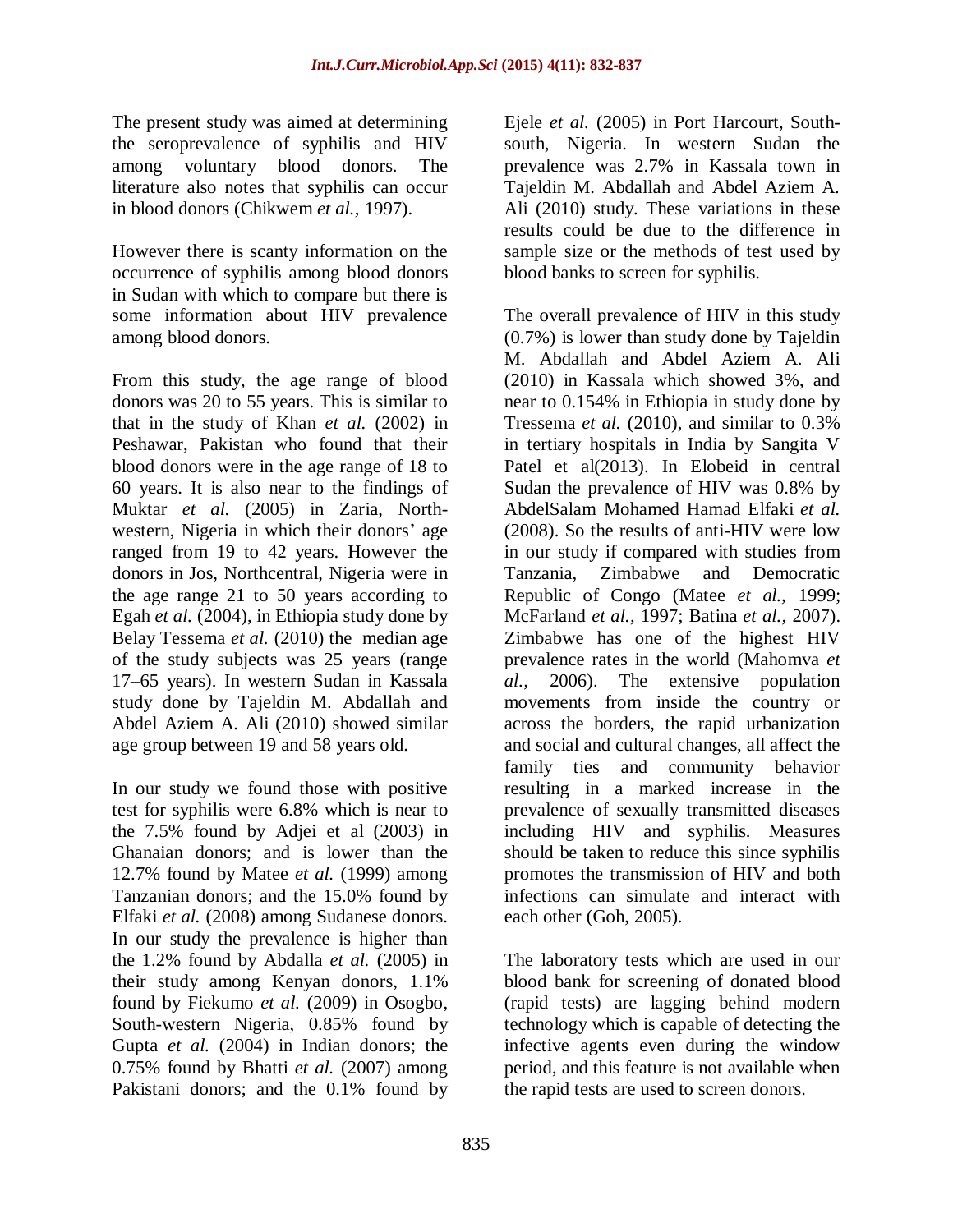#### **Acknowledgment**

We would like to thank the laboratory technicians in the blood bank at Kosti Teaching Hospital for their help in the data collection.

### **Reference**

- Abdalla, F., Mwanda, O.W., Rana, F. 2005. Comparing walk-in and callresponsive donors in a national and a private hospital in Nairobi. *East Afr. Med. J.,* 82(10): 532–536.
- AbdelSalam Mohamed Hamad Elfaki, Ahmed AbdellaAgab Eldour, Nasir Mohamed Hassan Elsheik, 2008. Seroprevalence of immunodeficiency virus, hepatitis B and C and syphilis among blood donors at ElObeid Teaching Hospital, West Sudan. *Sudan JMS,* Vol. 3.
- Adam, I., Mirghani, O.A., Saed, O.K., Ahmed, S.M., Mohamadani, A.A., Ahmed, H.M., Mackenzie, C.D., Homeida, M.M., Elbashir, M.I. 2004. Quinine therapy in severe *Plasmodium falciparum* malaria during pregnancy in Sudan. *East Mediterr. Health J.,* 10: 159–66.
- Adjei, A.A., Kudzi, W., Armah, H., Adiku, T. 2003. Prevalence of antibodies to syphilis among blood donors in Accra, Ghana. *Jpn. J. Infect. Dis.,* 56: 165–167.
- Batina, A., Kabemba, S., Malenqela, R. 2007. Infectious markers among blood donors in Demogratic Republic of Congo. *Rev. Med. Brux.,* 28(3): 145–9.
- Bhatti F.A., Ullah, Z., Salamat, N., Ayub, M., Ghani, E. 2007. Anti-hepatitis B core antigen testing, viral markers, and occult hepatitis B virus infection in Pakistani blood donors:

implication for transfusion practice. *Transfusion,* 47(1): 74–79.

- Chikwem, J.O., Mohammed, I., Okara, G.C., Ukwandu, N.C., Ola, T.O. 1997. Prevalence of transmissible blood infections among blood donors at the University of Maiduguri Teaching Hospital, Maiduguri, Nigeria. *East Afr. Med. J.,* 74(4): 213–216.
- Egah D.Z., Mandong, B.M., Iya, D., Gomwalk, N.E., Audu, E.S., Banwat, E.B. *et al.* 2004. Hepatitis C virus antibodies among blood donors in Jos, Nigeria. *Ann. Afr. Med.,* 3(1): 35–37.
- Ejele, O.A., Erhabor, O., Nwauche, C.A. 2005. The risk of transfusiontransmissible viral infections in the Niger-Delta area of Nigeria. *Sahel Med. J.,* 8(1): 16–19.
- Elfaki, A.M., Eldour, A.A., Elsheikh, N.M. 2008. Sero-prevalence of immunodeficiency virus, hepatitis B and C and syphilis among blood donors at ElObeid Teaching Hospital, West Sudan. *Sudan J. Med. Sci.,* 3(4): 333–338.
- Fiekumo I.B., Musa, A.M., Jeremiah, Z.A. 2009. Sero-epidemilogy of transfusion-transmissible infectious diseases among blood donors in Osogbo, South-west, Nigeria. *Blood Transfus.,* 1: 1–10.
- Goh, B.T. 2005. Syphilis in adults. *Sex Transm. Infect.,* 81(6): 448–52.
- [Goldfinger,](file:///C:\Users\Public\Downloads\uptodate%2021.2\uptodate\UpToDate\contents\mobipreview.htm) D., Capon, S., Czer, L., *et al.*  [1993. Safety and efficacy of](file:///C:\Users\Public\Downloads\uptodate%2021.2\uptodate\UpToDate\contents\mobipreview.htm)  [preoperative donation of blood for](file:///C:\Users\Public\Downloads\uptodate%2021.2\uptodate\UpToDate\contents\mobipreview.htm)  [autologous use by patients with end](file:///C:\Users\Public\Downloads\uptodate%2021.2\uptodate\UpToDate\contents\mobipreview.htm)[stage heart or lung disease who are](file:///C:\Users\Public\Downloads\uptodate%2021.2\uptodate\UpToDate\contents\mobipreview.htm)  [awaiting organ transplantation.](file:///C:\Users\Public\Downloads\uptodate%2021.2\uptodate\UpToDate\contents\mobipreview.htm)  *[Transfusion,](file:///C:\Users\Public\Downloads\uptodate%2021.2\uptodate\UpToDate\contents\mobipreview.htm)* 33: 336.
- Gupta, N., Kumar, V., Kaur, A. 2004. Seroprevalence of HIV, HBV, HCV, and syphilis in voluntary blood